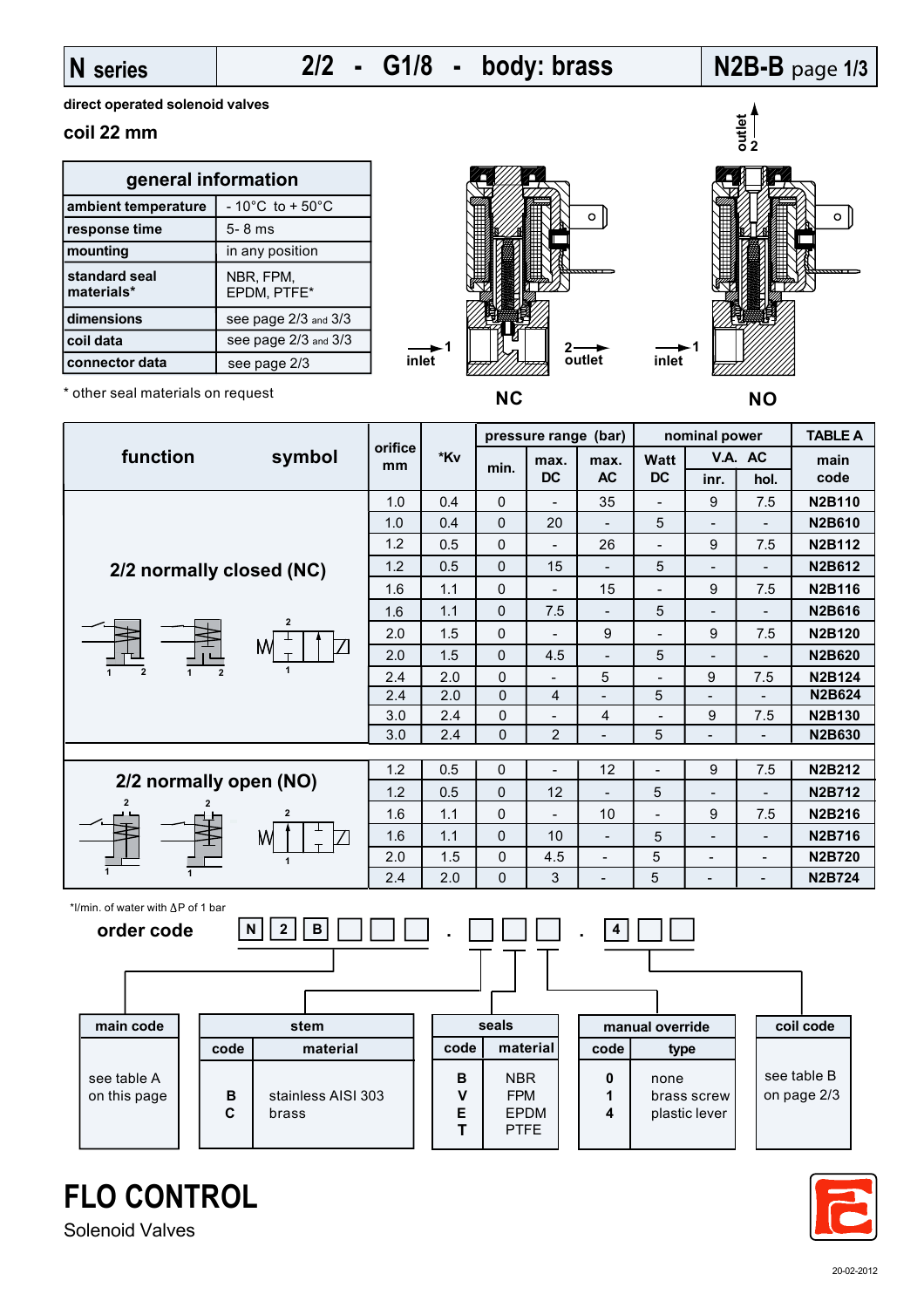# **N series N2B-B** page **2/3 2/2 - G1/8 - body: brass**

**direct operated solenoid valves**

#### **coil 22 mm**



dimensional drawings for orifice size 1.0 - 1.2 - 1.6 - 2.0 and 2.4 dimensional drawing for orifice size 3.0 see page 3/3



| $\circ$    |    |  |
|------------|----|--|
| $6\nu_{8}$ |    |  |
| $\infty$   | 11 |  |

Terminals for connector DIN 43650

**weight** 140 g

| coil code                   | <b>TABLE B</b> |          |          |        |  |  |
|-----------------------------|----------------|----------|----------|--------|--|--|
|                             | *voltages      | code     |          |        |  |  |
|                             |                | $~50$ Hz | $~50$ Hz | $=$ DC |  |  |
|                             | 6              |          |          | 461    |  |  |
| EFLO CONTROL<br>$\circ$     | 12             |          |          | 466    |  |  |
| CODE 619000/XXX<br>V XXX/XX | 24             | 411      | 444      | 471    |  |  |
| VA XX XX                    | 48             | 416      |          | 476    |  |  |
| ED 100%                     | 110            | 421      |          | 481    |  |  |
|                             | 115            |          | 453      |        |  |  |
|                             | 220            | 431      |          | 491    |  |  |
|                             | 230            | 457      | 459      |        |  |  |

 $\text{coil specification}$ **code wire insulation** class H180° C **encapsulation class F155° C** 6 - - 461 **encapsulation mat.** nylon energising duration | 100% at +20° C ambient **voltage tolerance**  $\left| \begin{array}{c} -10\% \text{ to } +15\% \text{ of } \\ \text{nominal voltage} \end{array} \right|$ nominal voltage **power consumption** | AC 7,5 VA - DC 5 Watt electrical connection | DIN 43650/B (2P+ earth) **cable connection** | Pg 9 (for cable dia. 6-8mm) **protection class** | IP 65 (with connector )

\* other voltages and wattages on request

**connector** (not included, must be ordered separately) **code** | Z10030



Solenoid Valves